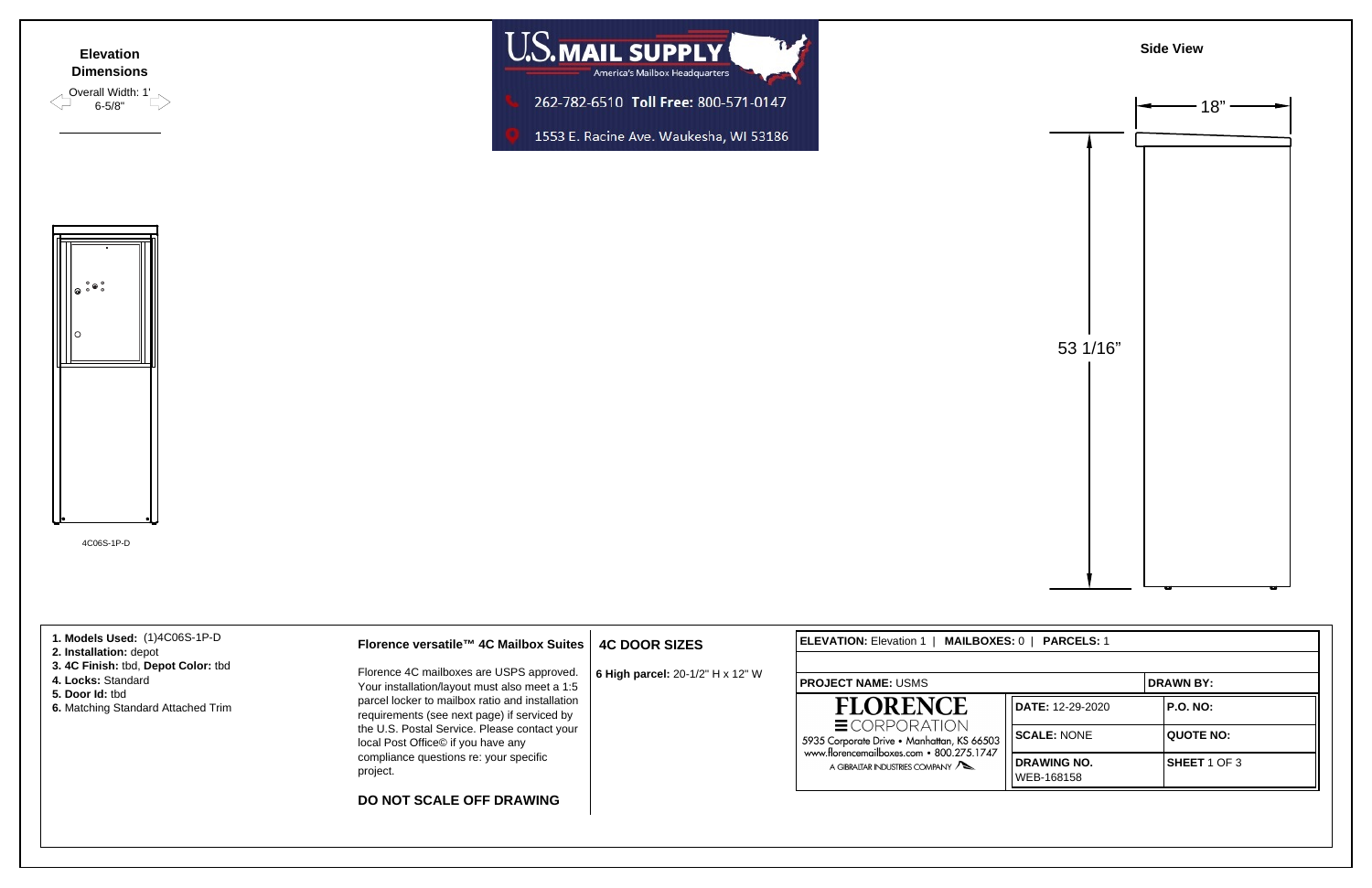## **Installation Requirements**

 The drawings shown above represent minimum installation requirements for 4C installation. Dimensions shown are simply for reference purposes. Installers should use the following guidelines when installing for USPS mail delivery (private delivery installs should follow these rules for accessibility, but are not required.)

- 1.At least one customer compartment shall be positioned less than 48 inches above the finished floor.
- 2.No parcel locker compartment (interior bottom shelf) shall be positioned less than 15 inches above the finished floor.
- 3.No customer lock shall be located more than 67 inches above the finished floor.
- 4.No customer compartment (interior bottom shelf) shall be positioned less than 28 inches above the finished floor.
- 5.The USPS Arrow lock shall be located between 36 and 48 inches above the finished floor.

**ELEVATION:** Installation Drawings



| <b>DRAWN BY:</b>                 |  |                  |  |  |  |
|----------------------------------|--|------------------|--|--|--|
| DATE: 12-29-2020                 |  | <b>P.O. NO:</b>  |  |  |  |
| <b>SCALE: NONE</b>               |  | <b>QUOTE NO:</b> |  |  |  |
| <b>DRAWING NO.</b><br>WEB-168158 |  | SHEET 2 OF 3     |  |  |  |



 **Elevation 1 - 4C06**

FINISHED FLOOR